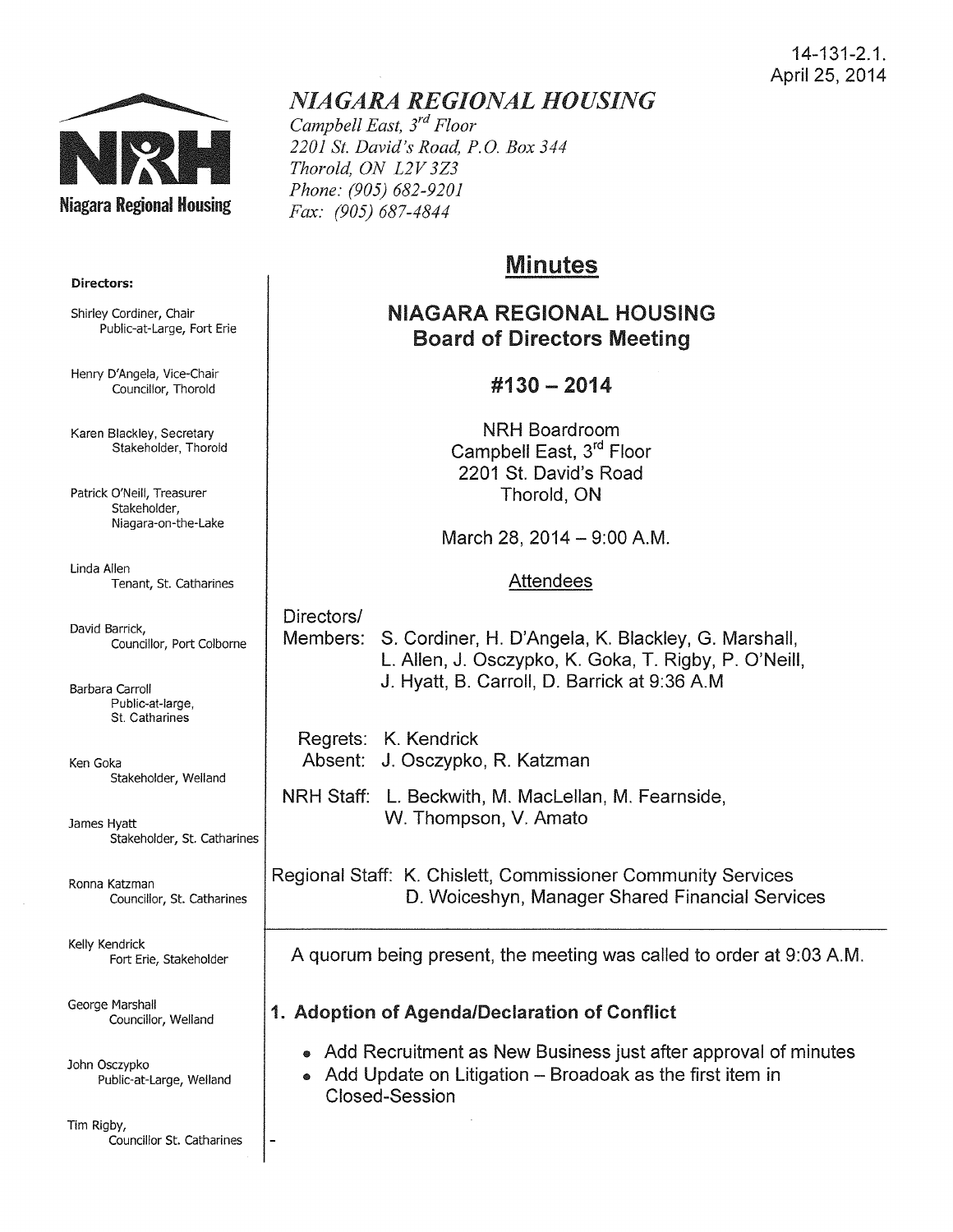Moved by J. Hyatt Seconded by T. Rigby

#### That the agenda be ADOPTED as amended.

No conflicts of interest were declared.

#### 2. Approval of Minutes

2.1. Minutes of the February 28, 2014 Meeting

Moved by G. Marshall Seconded by J. Hyatt

That the minutes of the February 28, 2014 meeting be ADOPTED as amended.

#### Business Arising

2.2. There was no business arising

#### 2.a. New Business - Recruitment

The General Manager announced that she would be leaving NRH at the end of July in an effort to find work-life balance, something part-time and closer to home.

At the Executive Committee meeting earlier this month, the committee discussed the approach for recruitment and recommended the following for Board consideration:

- The retention of an Executive Search and Recruitment agency, through an RFP process, to assist in the recruitment of a General Manager;
- The creation of a NRH Recruitment Committee consisting of the members of the Executive committee plus one other NRH director;
- The proposed timelines for recruitment; and,
- The recruitment of both internal and external applicants.

Two documents were distributed: Recruitment for General Manager Position-Consulting Firm Approach and a list of Recruitment Consultants. The list of consultants was compiled by the Executive Committee, based on experience with these firms.

There was discussion regarding the appropriate number of Directors to sit on the Recruitment Committee.

Moved by B. Carroll Seconded by *H.* D'Angela

That the NRH Board of Directors APPROVES a Recruitment Committee of 5 Directors.

**CARRIED** 

**CARRIED**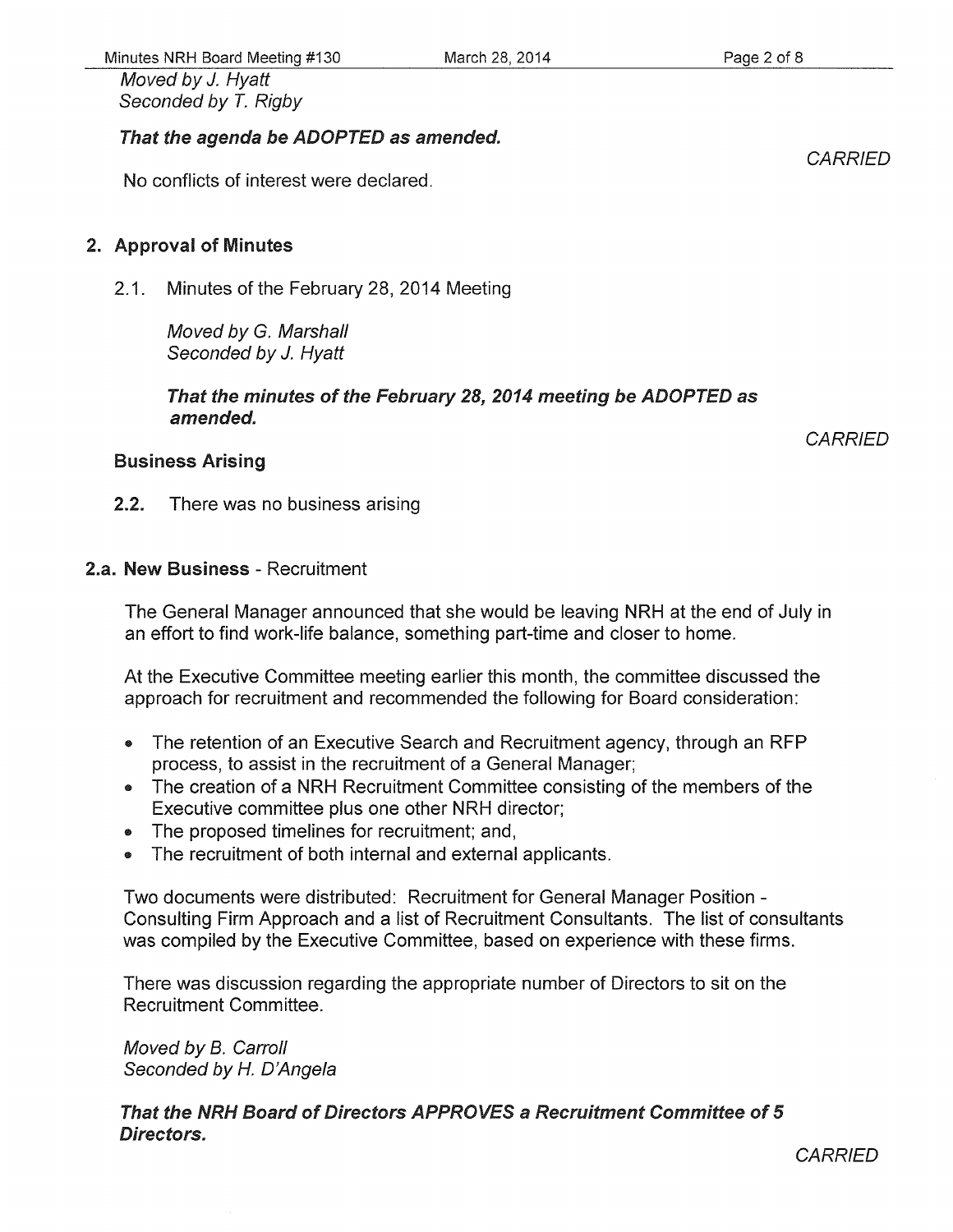The Executive Committee, S. Cordiner, H. D'Angela, K. Blackley and P. O'Neill will make up 4 members of the Recruitment Committee. A volunteer was requested from the remaining directors.

J. Hyatt, B. Carroll and G. Marshall volunteered. After reviewing the timeline, noting the significant time commitment that would be required over the next few months of those sitting on the committee, G. Marshall withdrew his name.

It was agreed that the committee should have an alternate who would attend all meetings of the committee but would only vote in the event that one of the members was unable to attend.

Both volunteers were asked if they had previous experience in this type of hiring process, both indicated that they had experience. J. Hyatt was selected as committee member with B. Carroll acting as alternate.

2.b. Moved by T. Rigby Seconded by *L.* Allen

#### That the NRH Board of Directors APPROVES the Recruitment Committee consulting with the Region's Human Resources Department regarding the search process and consulting firms.

**CARRIED** 

D. Barrick joined the meeting at 9:36 A.M.

#### 3. Closed Session - 9:44 A.M.

S. Chisholm joined the meeting; staff left with the exception of L. Beckwith, M. Fearnside and V. Amato.

Moved by P. O'Neill Seconded by *T.* Rigby

That the NRH Board of Directors move into closed session to receive information of a confidential nature regarding, litigation or potential litigation, including matters before administrative tribunals, affecting the municipality and local board labour relations or employee negotiations.

**CARRIED** 

3.1. Update on Litigation - Broadoak - Report IC 14-130-3.2.

Moved by *T.* Rigby Seconded by H. D'Angela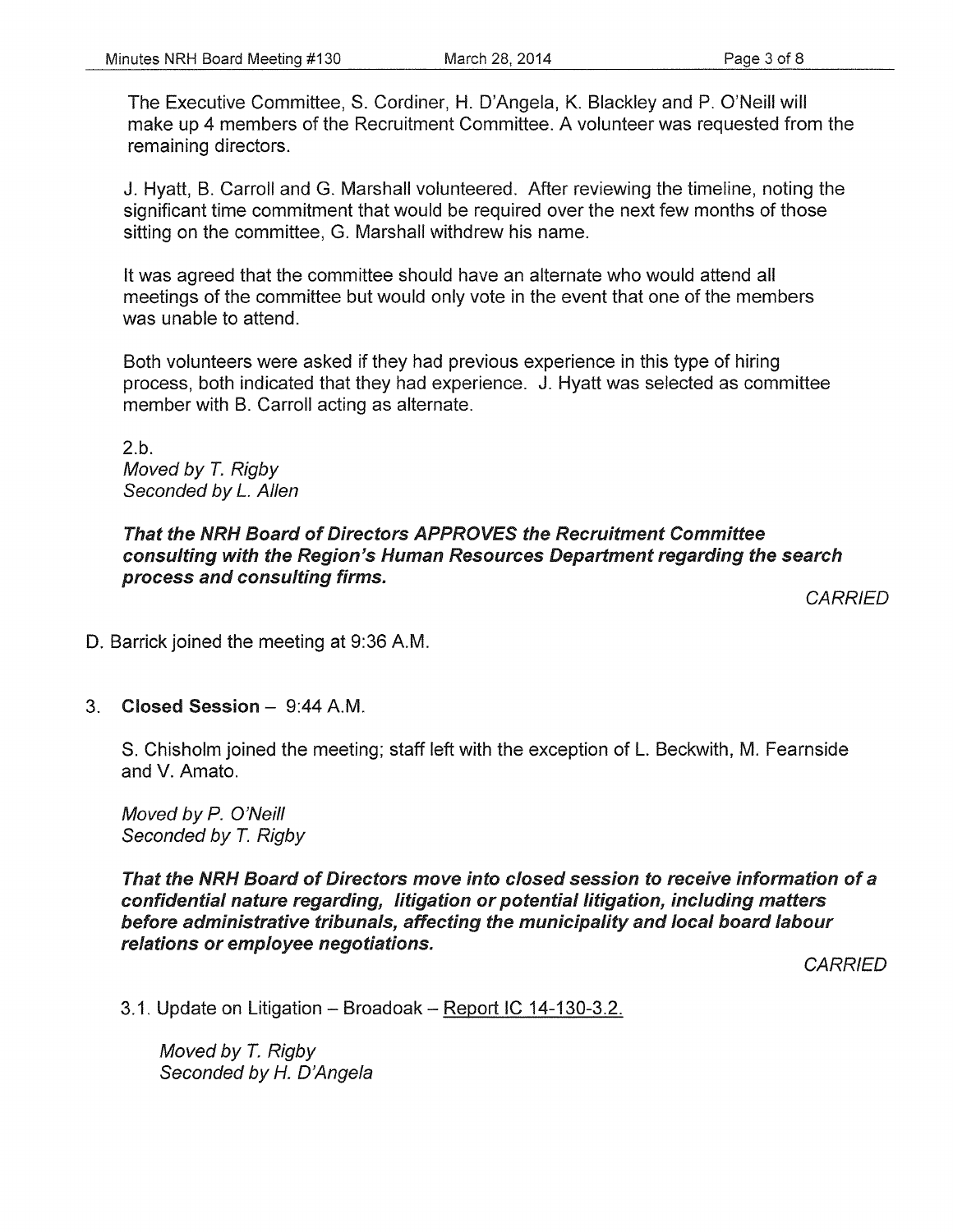- 1. That the NRH Board of Directors RECEIVES report IC 14-130-3.2., Update on Litigation- Broadoak for information; and,
- 2. That all Council public reports related to Broadoak be CIRCULATED as requested; and,
- 3. That a verbal REPORT be provided to PHSS in Closed Session on April *1st.*  **CARRIED**

Staff was directed to advise the Clerk's Department. S. Chisholm and M. Fearnside left the meeting at 10:17 A.M.

3.2. 2014 Job Rates- Report IC 14-130-3.1.

Moved by G. Marshall Seconded by J. Hyatt

That the NRH Board of Directors DEFERS this item to the next meeting.

*CARRIED* 

3.2.a. Moved by G. Marshall Seconded by *H.* D'Angela

#### That the NRH Board of Directors APPROVES the Service Manager salary for hiring at current job rate, noting for advertising purposes that it is under review, to be completed prior to interview process.

CARRIED

3.a. 10:59 AM. Moved by *T.* Rigby Seconded by K. Blackley

That the NRH Board rises with report

**CARRIED** 

3.b. Moved by *H.* D'Angela Seconded by *T.* Rigby

> That the NRH General Manager provide a full outline of Councillor and Board roles for the next Regional Council orientation package.

> > **CARRIED**

Staff was directed to consult with legal issues if required.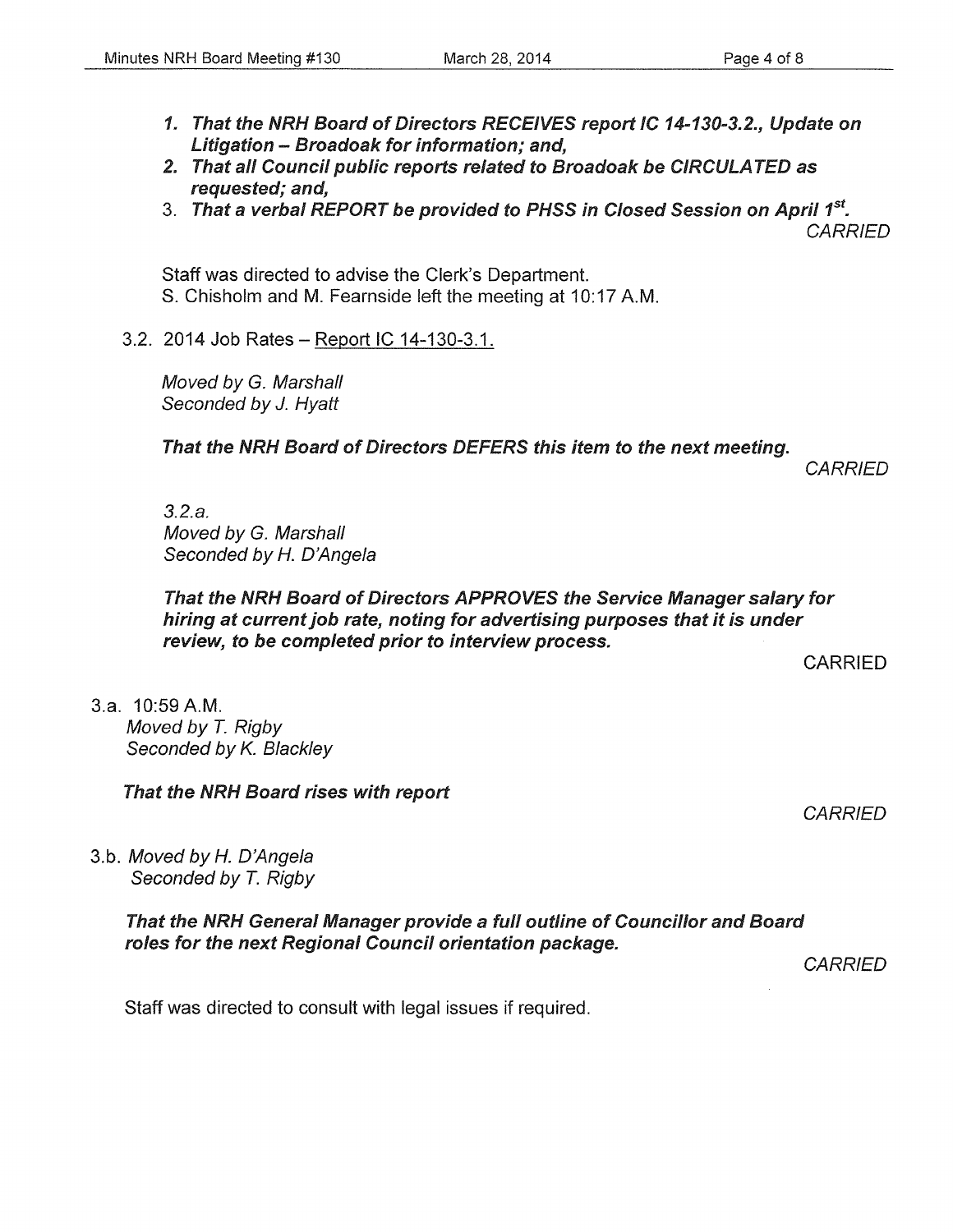#### 4. Staff Reports

4.1. Municipal Policy Alignment with Affordable Housing Services - Report 14-130-4.1.

Moved by P. O'Neill Seconded by B. Carroll

#### That the NRH Board RECEIVES report 14-130-4.1., Municipal Policy Alignment with Affordable Housing Services for information.

**CARRIED** 

The General Manager advised that statistics in the report were provided by ICP; however, after this package was sent out, a report from ICP to the Planning Committee dated March 26<sup>th</sup> presented further/different figures. Directors were asked *to* contact the General Manager if they would like updated stats.

4.2. Action Item 8(a) Property Tax Exemption - Report 14-130-4.2.

NRH pays several million in property taxes that is divided between the province, municipalities and Niagara Region. To supplement the information provided in the report, the General Manager asked the Ontario Municipal Social Services Administration (OMSSA) to do a survey of the 47 provincial Service Managers· (SM) to determine if any had initiated any property tax exemptions for their owned units. Based on a response rate of over 50% only 2 had an exemption in place. Many cited the complexity of initiating an exemption particularly in upper tier structures.

Moved by H. D'Angela Seconded by K. Blackley

- 1. That the NRH Board RECEIVES report 14-130-4.2., regarding property tax exemptions for information; and,
- 2. That a review of the possibility for a property tax exemption be brought forward again in one year.

**CARRIED** 

4.3. Action Item 8(b) Property Assessment Appeal- Report 14-130-4.3.

Moved by G. Marshall Seconded by K. Blackley

That the NRH Board APPROVES the staff recommendation to not proceed with a property assessment appeal through the Municipal Property Assessment Commission (MPAC) for the properties not included under the "reconsideration" process

**CARRIED**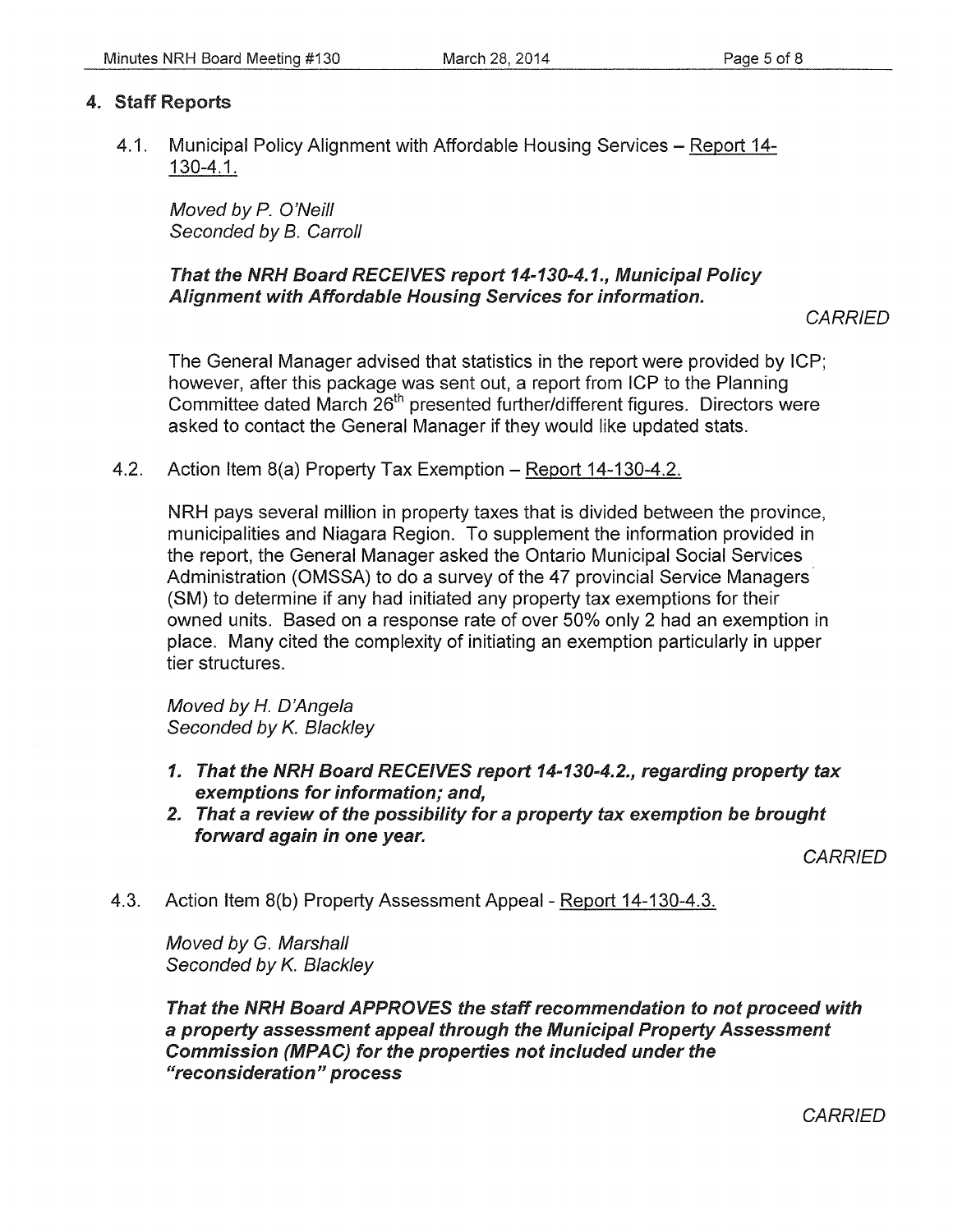4.4. Housing Services Act (HSA) Local Rules - Occupancy Standards for Rent-Geared-to-Income (RGI) Units- Report 14-130-4.4.

Moved by P. O'Neill Seconded by *T.* Rigby

#### That the NRH Board APPROVES a local rule related to occupancy standards as detailed on Appendix A.

**CARRIED** 

4.5. Draft 2013 Audited Financial Statements- Report 14-130-4.5.

A revised page 19 was distributed. The Draft 2013 Audited Financial Statements were reviewed by the Executive/Audit Committee at their March 11, 2014 meeting and are being recommended for approval.

Moved by P. O'Neill Seconded by J. Hyatt

#### That the NRH Board of Directors APPROVES the 2013 Audited Financial Statements and forwards them to the Annual General Meeting.

**CARRIED** 

4.1.5. Management Letter – 14-130-4.5.1.

The Management Letter was provided for information.

4.6. 2013 Service Manager Annual Information Return- Report 14-130-4.6.

Moved by *H.* D'Angela Seconded by K. Blackley

That the NRH Board RECEIVES report 14-130-4.6., 2013 Service Manager Annual Information Return for information.

**CARRIED** 

#### 4.7 Draft 2013 Annual Report- Report 14-130-4.7.

Edits:

- o page 2 under Housing 1<sup>st ""</sup>In partnership with community agencies", to "In partnership with Niagara Region Community Services and community agencies ... "
- o page 3 950 stakeholders to 1300 stakeholders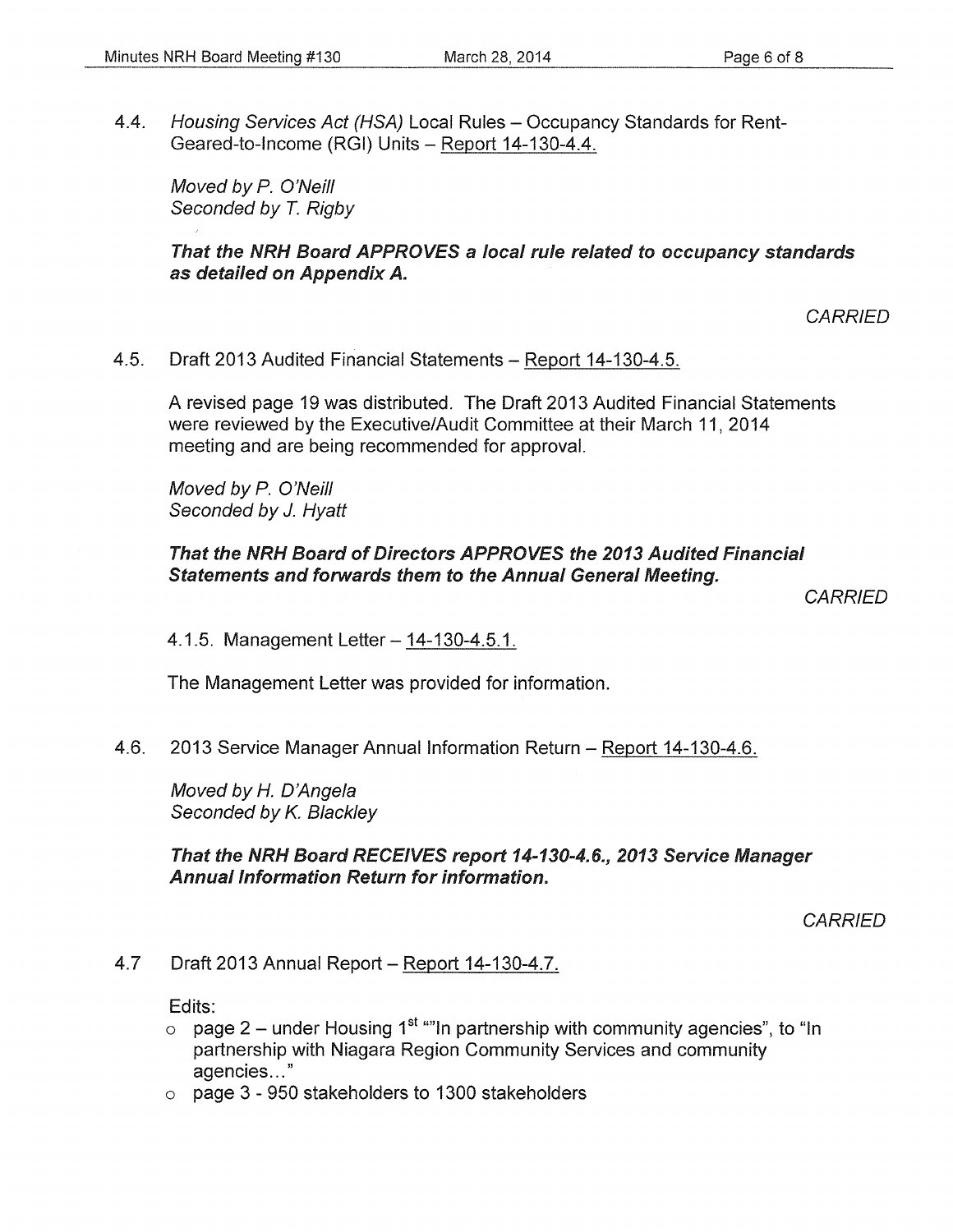Moved by *T.* Rigby Seconded by G. Marshall

That the NRH Board APPROVES the 2013 Annual Report.

**CARRIED** 

#### 5. New Business

There was no other new business.

#### 6. General Manager's Report

- 6.1 Financial Statements as at December 31,2013 Not available until April 2014
- 6.2. The GM advised that she and M. Maclellan were on the Mayor McMullan show earlier this week talking about affordable housing and eviction prevention.
- 6.3 The Ministry confirmed that proceeds from the sale of any owned units in one municipality can be applied to any new development anywhere in Niagara. Based on a Councillor Information Request, a report on need and demand will be prepared prior to any development request being put forward..
- 7. Presentation not scheduled

#### 8. Committee Reports

- 8.1. Executive Committee, S. Cordiner, Chair Minutes of the October 21, 2013 meeting were provided for information.
- 8.2. Tenant Advisory Group (TAG) Minutes of the December 11, 2013 TAG meeting were provided for information.

Moved by *H.* D'Angela Seconded by P. O'Neill

#### That the NRH Board of Directors RECEIVES the committee reports noted above.

**CARRIED** 

#### 9. For Information

9.1. Action Items from Previous Meetings